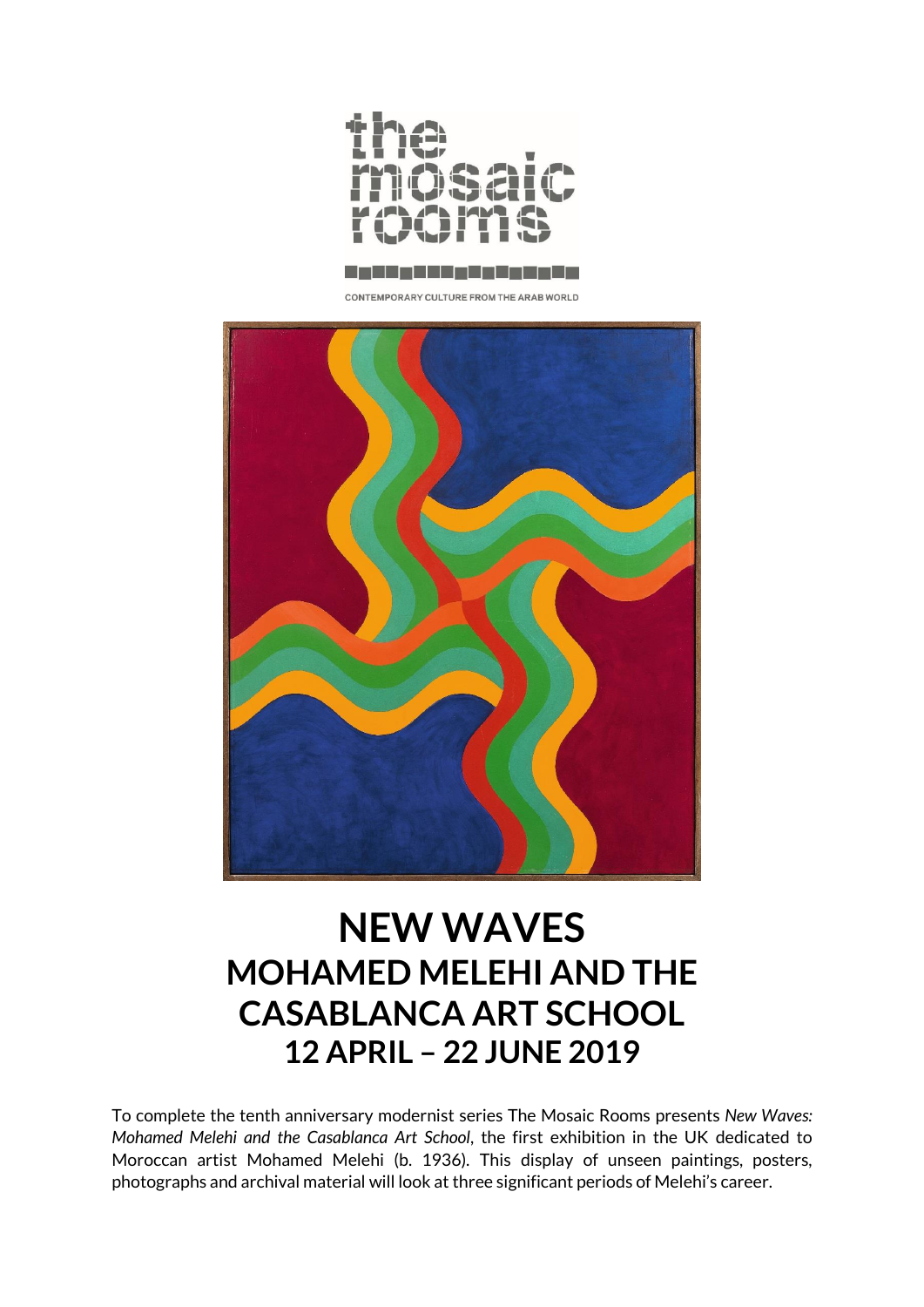Firstly the exhibition explores the period 1957 to 1963 during the artist's encounter with a cosmopolitan post-war art scene principally between Rome and New York, two cities where Melehi sharpens his very singular appropriation of hard edge painting.

The exhibition moves on to the period 1963 to 1975 when, fulfilled by his participation in the New York art scene, Melehi nevertheless chooses to return to a post-colonial Morocco. There he triggers a cultural and artistic revolution at the École des Beaux-Arts of Casablanca with artists Farid Belkhahia (1934–2014) and Mohamed Chabâa (1935–2013).

Finally the exhibition investigates the 1980s when the artist's knowledge of Moroccan popular craft and architecture is invested in a series of pivotal works "reframing" the waves through neodecorative structures and panels.

The exhibition will reveal Melehi's key role in the local development of art pedagogy and experimental practices in Morocco as well as his significant work in graphic design and mural painting which has contributed heavily in shaping the aesthetics of significant artistic networks and political causes throughout the Maghreb and the Pan-Arab alliances.

Melehi's work has featured in numerous solo exhibitions including a retrospective at the Institut du Monde Arabe, Paris, 1995 and the Bronx Museum of the Arts, New York, 1984. He has participated in group shows in Casablanca, Tangiers, Rabat, Marrakech, Baghdad, Algiers, London, Paris, Rome, Zurich, New York, Chicago and Montreal as well as the Marrakech Biennale 2016. His work is held in international museum collections such as Centre Georges Pompidou, Beaubourg, Paris, Tate Modern, London, Institut du Monde Arabe, Paris, MOMA, New York, and Mathaf: Arab Museum of Modern Art in Doha.

*New Waves: Mohamed Melehi and the Casablanca Art School* is the final exhibition in a series at The Mosaic Rooms highlighting modernists from the Arab world and Iran, entitled *Cosmic Roads: Relocating Modernism*, curated by Morad Montazami with assistant curator Madeleine de Colnet.

# **Key dates:**

- **1936**: Mohamed Melehi born in Asilah, Morroco.
- **1953 – 1961**: Melehi's formation years draw on intense Mediterranean travels. He studied at the École des Beaux-Arts in Tetouan, Morocco before going to study abroad at the École supérieure des Beaux-Arts Isabel de Hungria in Seville; the École supérieure des Beaux-Arts San Fernando in Madrid; the Academie des Beaux-Arts and the Istituto Statale d'Arte in Italy and the École nationale des Beaux-Arts in Paris.
- **1956:** Morocco becomes independent.
- **1958-1959:** Melehi exhibits internationally at the second edition of the Alexandria Biennale and at the Première Biennale des Jeunes in Paris.
- **1962 – 1964**: Melehi is a recipient of the Rockefeller Foundation scholarship to study at Columbia University. He encounters and hones his love of jazz music in New York as well as that of hard edge painting. In 1963 he takes part in the group exhibition *Formalists* at the Washington Gallery of Modern Art alongside artists such as Josef Albers, Frank Stella and Max Bill.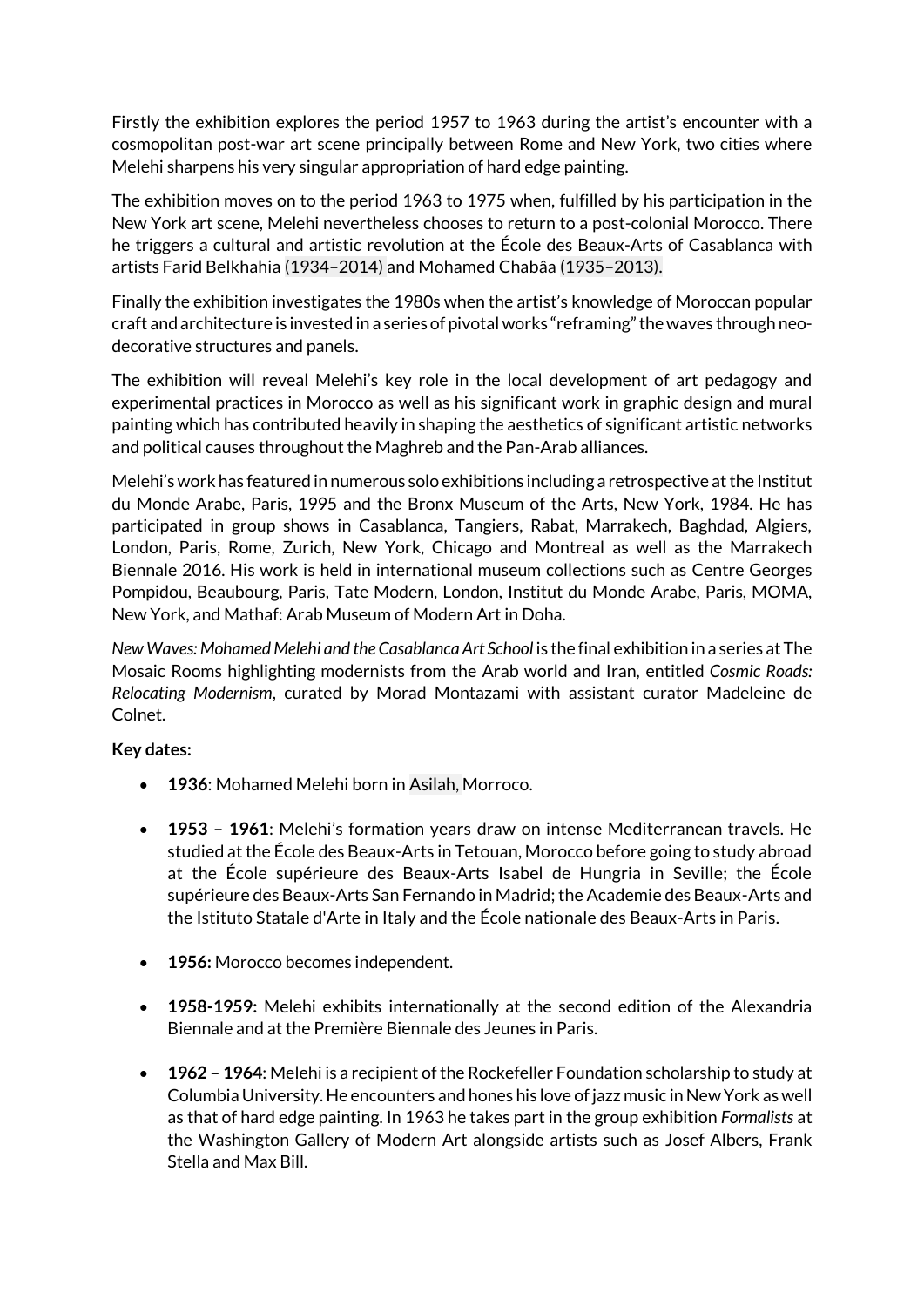- **1964 - 1969**: Melehi returned to Morocco and became a professor of painting, sculpture and photography at the École des Beaux-Arts of Casablanca. Alongside artists Farid Belkhahia and Mohamed Chabâa with support from the art historian Toni Maraini and the anthropologist of art Bert Flint, the school developed a reputation for its innovative teaching: it rejected the Western academic legacy of easel painting in favour of an abstract artistic vocabulary, reformulating historical avant-gardes while remaining aware of the cultural and historical traditions of Morocco and its Amazigh, Arab-African, and Mediterranean components. The three painters' association – informally known as the Casablanca art school – is marked by a group exhibition at the Mohammed V Theatre of Rabat, 1966.
- **1966-1974**: As a cultural activist close to the postcolonial Left, Melehi becomes an influential editor and graphic designer, beginning with the iconic design of the journal *Souffles* (founded by Abdellatif Laabi) from 1966 to 1969; with the journal *Integral* founded and directed by Melehi (alongside Toni Maraini) from 1972 to 1977; he also cofounds *Shoof* publishing in 1974.
- **1969**: Melehi co-organised the manifesto exhibition, *Présence Plastique*, the first openair group exhibition, held in Marrakech medina's Jamaa el-Fna Square in Morocco with a group of artists from the Casablanca school (Ataallah, Belkahia, Chabâa, Hafid, Hamidi). Their intention was to reconnect as contemporary artists with the people and reclaim public space for such art.
- Since the 1960s Melehi's body of work has been based around the recurrent motif of waves and cosmic landscapes. The canvases are consistently playing with edges, angles and curves, exploring various optic abstractions in clearly delineated lines and invisible paintbrush strokes.
- **1970s**: Melehi was actively involved in significant Pan-Arab exhibitions and networks as a painter and a graphic designer; Al-Wassiti Festival in Baghdad (1972), the PLO "International Art Exhibition for Palestine" (1978).
- **1971**: Melehi is the first artist to exhibit in one of the first Moroccan independent art spaces, L'Atelier in Rabat, founded by Pauline de Mazières, where Melehi would also contribute as a designer to the gallery's visual style and communication.
- **1985 – 1992**: Melehi is Director of Arts for the Ministry of Culture and also President of the Moroccan Association of Plastic Arts.
- **1999-2002**: Melehi is the cultural consultant to the Ministry of Foreign Affairs and Cooperations.
- Melehi lives and works in Marrakech and Tangier.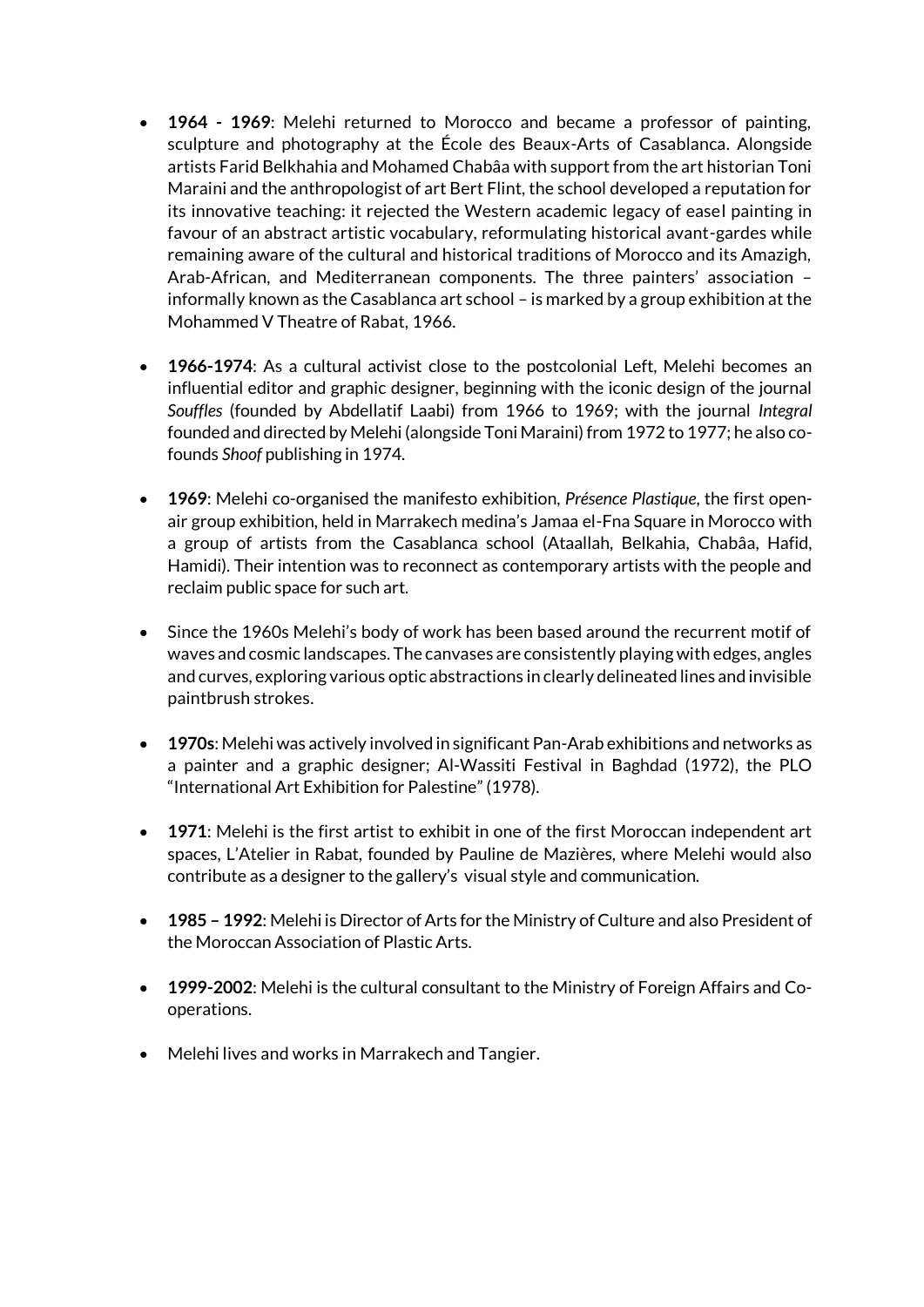## **NOTES TO EDITORS**

- The Mosaic Rooms are situated on the corner of the Cromwell Road and Earl's Court Road in Kensington, London, a short walk from the V&A and Design Museum
- Entry to the exhibitions are free. The Mosaic Rooms are open from 11am–6pm Tuesday to Saturday.

## **About The Mosaic Rooms**

The Mosaic Rooms are a non-profit art gallery and bookshop dedicated to supporting and promoting contemporary culture from the Arab world and beyond in London. We do this through our free contemporary art exhibitions, our multidisciplinary events (including film screenings, current affairs talks, book launches and more) artist residencies and learning & engagement programme.

We work in partnership with local, national and international organisations to disseminate our combined arts programme to the widest possible audience – in London and beyond. Our previous collaborations include partnerships with The British Museum, ICA, Shubbak Festival, London Design Festival and London Festival of Architecture, amongst many others.

We believe in the importance of creating a cultural space that presents new thinking and daring creativity, illuminates ideas, inspires understanding, and interrogates contemporary issues. Our vision is for a London audience with a more informed, engaged and critical understanding of Arab culture and society.

We are a non-party political, non-religious organisation, and we are a project of the A.M. Qattan Foundation, a registered charity number 1029450.

# **About The Qattan Foundation**

The A.M. Qattan Foundation (AMQF) is an independent, not-for-profit developmental organisation working in the fields of culture and education, with a particular focus on children, teachers and young artists.

Founded and registered in 1993 in the UK as a charity (no 1029450) and as a charitable company limited by guarantee (no 2171893), it has had a registered branch in Palestine as a non-profit organisation (no QR-0035-F) since 1998. The Foundation's operations are mainly in Palestine, with interventions in Lebanon through *Selat: Links Through the Arts*, and in the United Kingdom through The Mosaic Rooms.

#### **Omar Al-Qattan, Chair of the A.M. Qattan Foundation**

Omar Al-Qattan was born in Beirut and moved to the UK at the outbreak of the Lebanese Civil War in 1975. Following a degree in English language and literature from Oxford University, he studied film directing at the Institut National Supérieur des Arts du Spectacles (INSAS) in Brussels. His first film, *Dreams & Silence*, an early exploration of political Islam, won the 1991 Joris Ivens Award. In 1994, he produced Michel Khleifi's *Tale of the Three Jewels*, shot entirely in the Occupied Gaza Strip. The film premiered at Cannes and won a host of international awards. He has since worked on numerous films, most recently producing Khleifi's *Zindeeq* (2009 Muhr Award for Best Arab Feature, Dubai Film Festival).

In 1999, Al-Qattan launched the A.M. Qattan Foundation's cultural track, including a few years later, the Palestinian Audio-visual Programme. The Foundation also runs a children's library and cultural centre in Gaza City and an educational research and development programme focused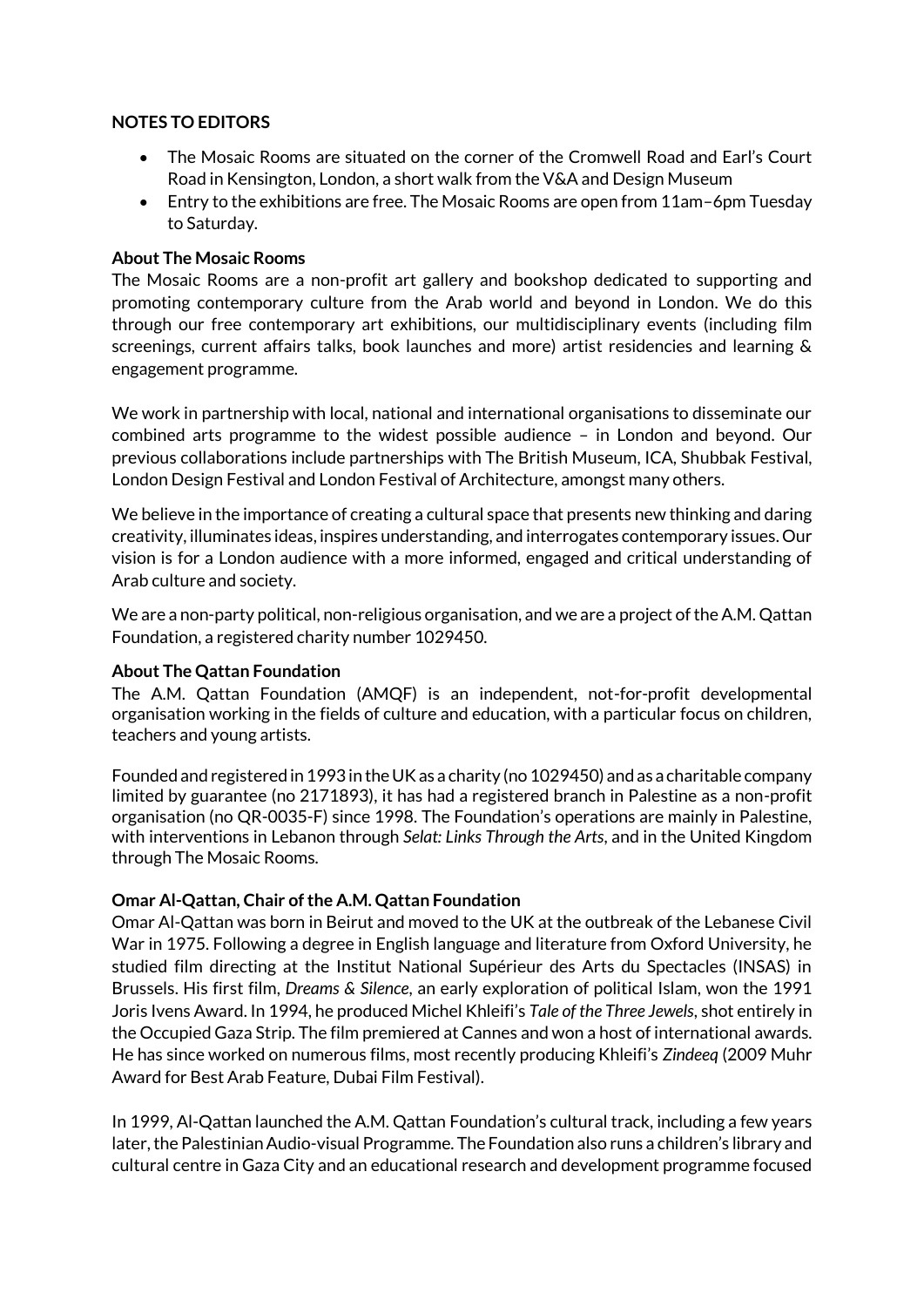on Palestinian school teachers. The Foundation opened its new state of the art cultural centre and head office in Ramallah, Palestine in summer 2018.

In 2008, he established The Mosaic Rooms in London, a space focussed on the cultures of the Arab World, which has become a leading institution in its field. He was also Chair of the Shubbak Festival of Contemporary Arab Culture in London in 2013 and 2015. He has been a member of Taawon-Welfare Association since 1999, and was chair of The Palestinian Museum from 2012 to 2017 during which time he oversaw the inauguration of its building in the Occupied Palestinian Territories and launched its 2017-2019 programme. The Museum's first exhibition opened to the public in August 2017. In addition, Al-Qattan chairs Al-Hani Construction and Trading Company in Kuwait, a leader in the construction of large-scale public projects such as the recently completed Sheikh Jaber Al-Ahmad Cultural Centre.

He also contributed chapters to two books: *Dreams of a Nation* (on Palestinian cinema) and *Nakba: Palestine, 1948 and the Claims of Memory*.

#### **Rachael Jarvis, Director of The Mosaic Rooms**

Rachael Jarvis is Director of The Mosaic Rooms, and was previously the Head Curator (2010- 2014). Jarvis curates The Mosaic Rooms' exhibition programme and the gallery's public programme of weekly talks and events. Recent curatorial and exhibition projects include a site responsive exhibition by Nadia Kaabi-Linke, *Future Rewound & The Cabinet of Souls* (2014), the first UK solo show by leading Syrian artist Marwan, *Not Towards Home But The Horizon* (2015), an exhibition of new film and installation work by Palestinian artist Larissa Sansour, *In The Future They Ate From The Finest Porcelain* (2016), and a group show of emerging contemporary women artists from Saudi Arabia, *Shift* (2017). She holds a first class degree in English Literature and Fine Art from University of Exeter.

# **GUEST CURATOR**

#### **Morad Montazami**

Morad Montazami is an art historian and curator. His research interests are cosmopolitan modernisms and histories of the avant-garde in the Southern and Eastern Mediterranean and North Africa. He has published essays on Farid Belkahia, Bahman Mohassess, Behjat Sadr, Hamed Abdalla, Jordi Colomer, Latif Al Ani, among others. He curated the exhibitions Hamed *Abdalla: A R A B É C É D A I R E* and *Behjat Sadr: Dusted Waters* in 2018 at The Mosaic Rooms. He also curated *Baghdad Mon Amour* at Institut des cultures d'Islam, Paris (2018) and *Fugitive Volumes and Faouzi Laatiris: Catalogue déraisonné* at the Mohammed VI Museum of Modern and Contemporary Art, Rabat (2016) and co-curated the exhibition *Unedited History: Iran 1960- 2014* at Musée d'art moderne de la ville de Paris and MAXXI, Rome (2014). He is the director of Zaman Books Publishing and its related journal Zamân.

# **PRESS CONTACT**

Naomi Crowther Reiber PR T. +44 (0)20 7079 3300 E. [naomi@reiberpr.com](mailto:naomi@reiberpr.com)